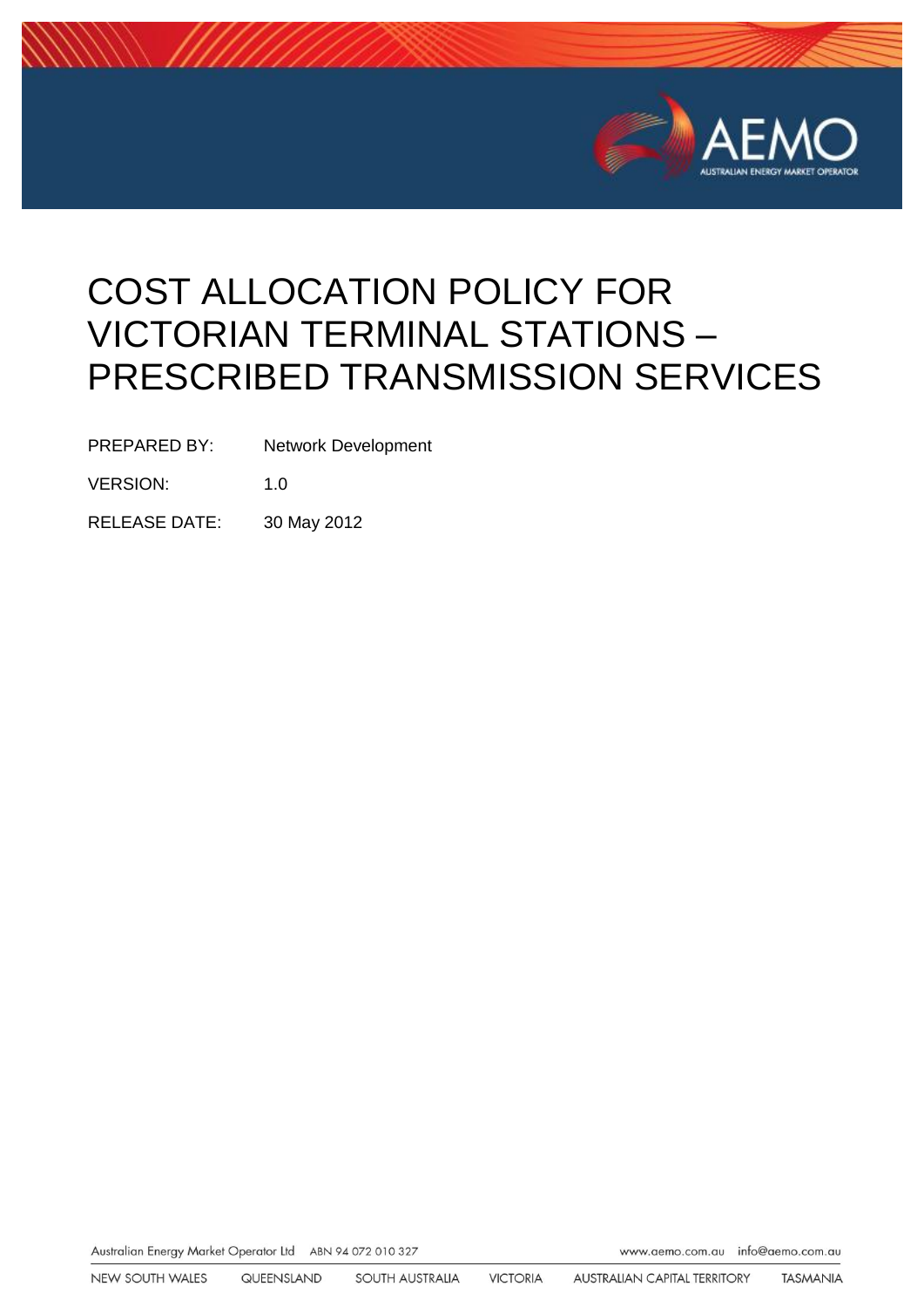

# Version Release History

| Version | Date <sup>1</sup> | <b>By</b>                  |
|---------|-------------------|----------------------------|
| _1.0    | 30 May 12         | <b>Network Development</b> |

Australian Energy Market Operator Ltd ABN 94 072 010 327

www.aemo.com.au info@aemo.com.au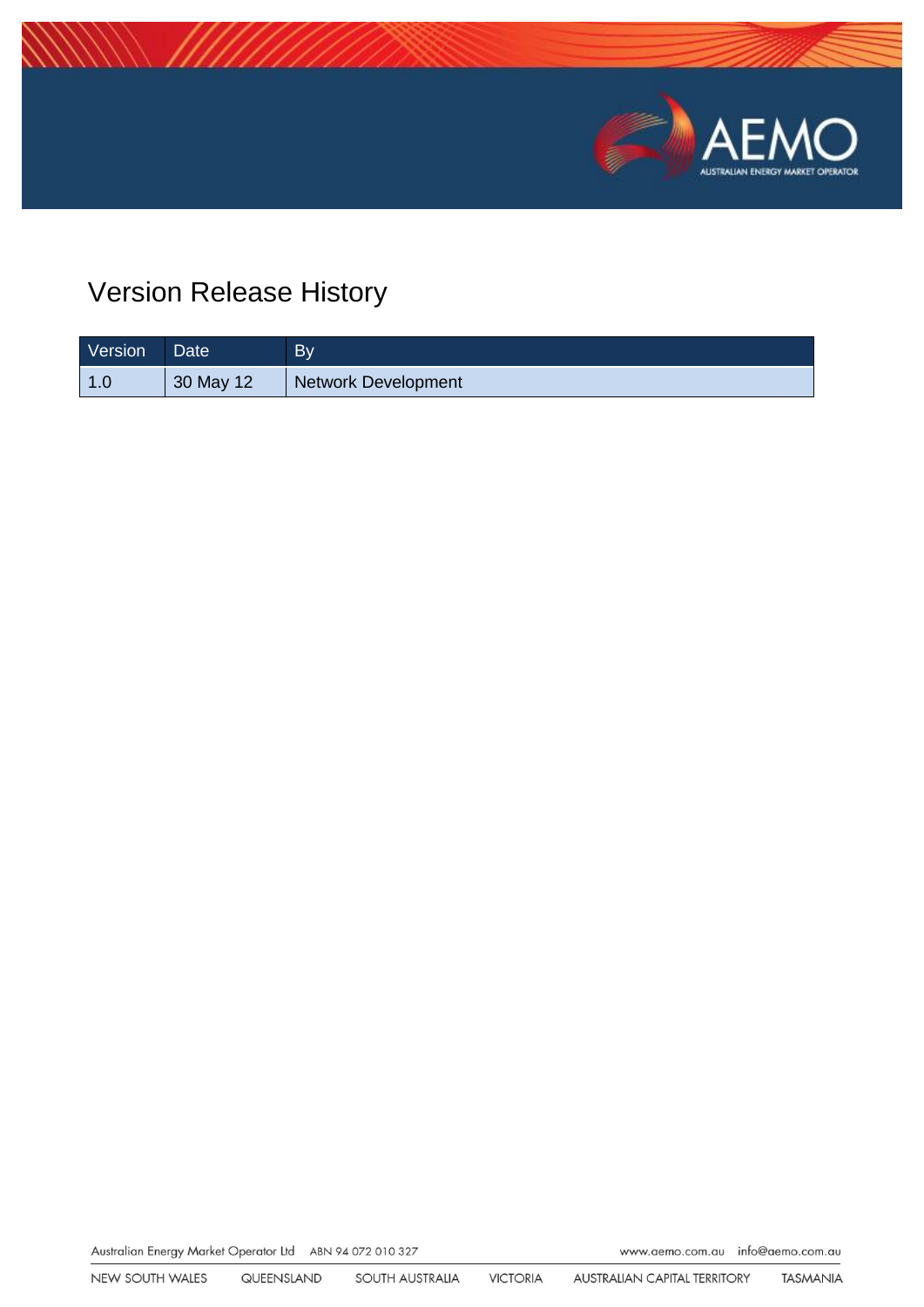

*This document is made available to you on the following basis:* 

- *a. Purpose – This Policy has been produced by the Australian Energy Market Operator Limited (AEMO) to provide information about shared network connections in Victoria as at the date of publication.*
- *b. No substitute – This Policy is not a substitute for, and should not be read in lieu of, the National Electricity Law (NEL), the National Electricity Rules (NER) or any other relevant laws, codes, rules, procedures or policies. Further, the contents of this Policy do not constitute legal or business advice and should not be relied on as a substitute for obtaining detailed advice about the NEL, the NER, or any other relevant laws, codes, rules, procedures or policies, or any aspect of the national electricity market or the electricity industry.*
- *c. No Warranty – While AEMO has used due care and skill in the production of this Policy, neither AEMO, nor any of its employees, agents and consultants make any representation or warranty as to the accuracy, reliability, completeness or suitability for particular purposes of the information in this Policy.*
- *d. Limitation of liability – To the extent permitted by law, AEMO and its advisers, consultants and other contributors to this Policy (or their respective associated companies, businesses, partners, directors, officers or employees) shall not be liable for any errors, omissions, defects or misrepresentations in the information contained in this Policy, or for any loss or damage suffered by persons who use or rely on such information (including by reason of negligence, negligent misstatement or otherwise).*

*© 2012 – Australian Energy Market Operator*

Australian Energy Market Operator Ltd ABN 94 072 010 327

www.aemo.com.au info@aemo.com.au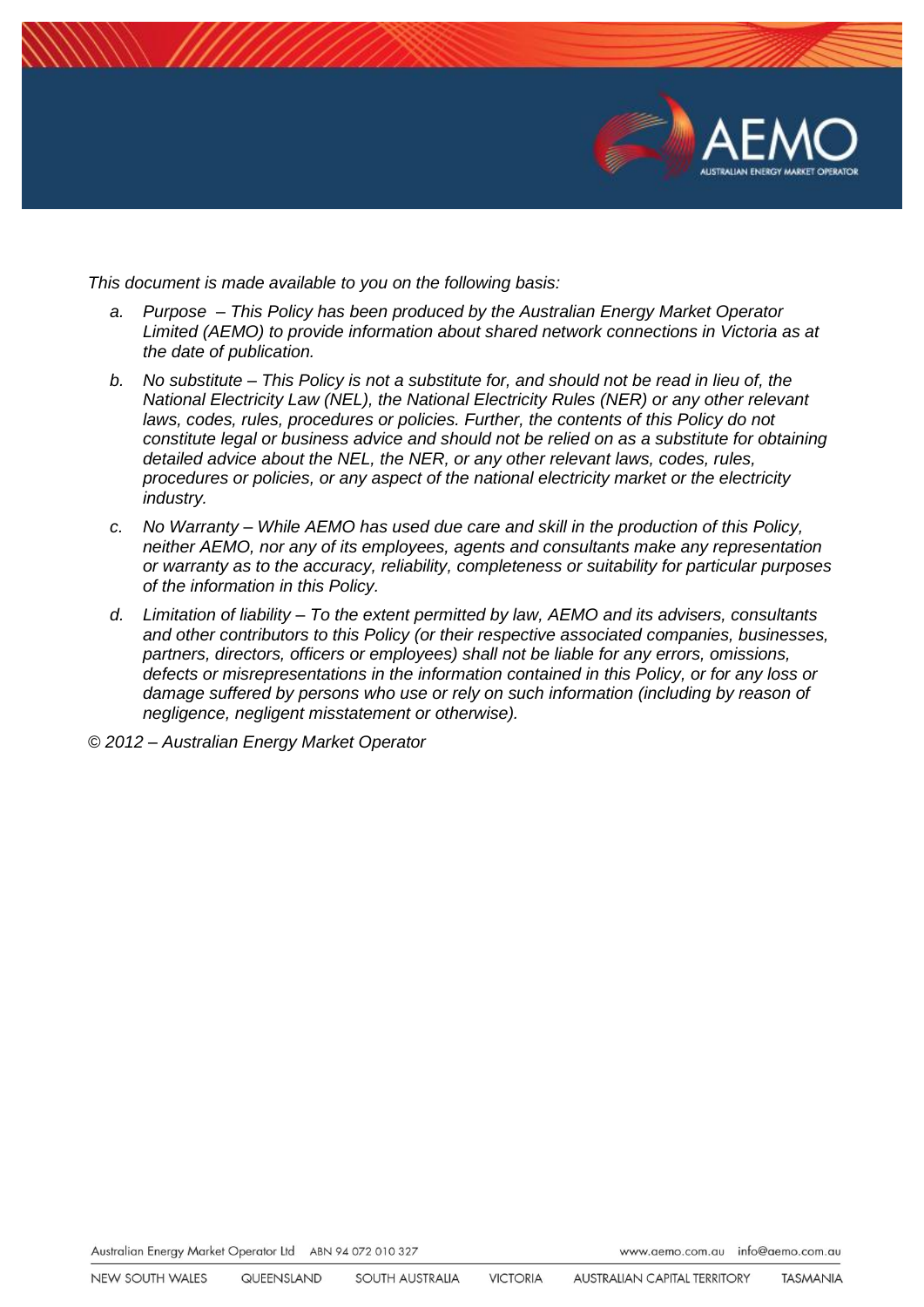

# **CONTENTS**

| $\mathbf{1}$                                                                        |  |  |
|-------------------------------------------------------------------------------------|--|--|
| $\overline{2}$                                                                      |  |  |
| 3                                                                                   |  |  |
| $\overline{4}$                                                                      |  |  |
| 5                                                                                   |  |  |
| 6                                                                                   |  |  |
| $\overline{7}$                                                                      |  |  |
| 7.1                                                                                 |  |  |
| 7.2                                                                                 |  |  |
| 8                                                                                   |  |  |
| 8.1                                                                                 |  |  |
| 8.2                                                                                 |  |  |
| APPENDIX A: Prescribed Works Required for Future Expansion of a Terminal Station 12 |  |  |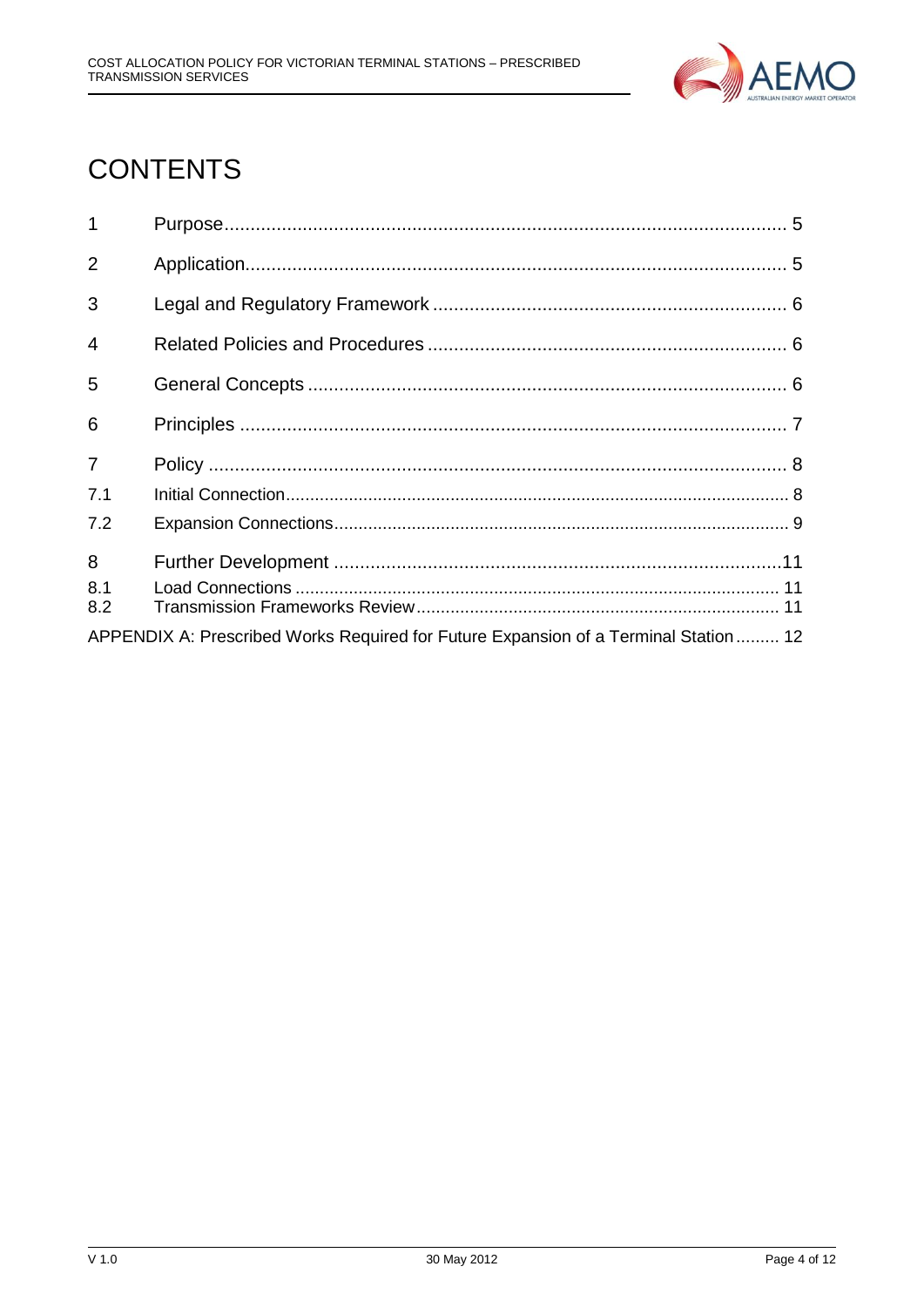

### <span id="page-4-0"></span>**1 Purpose**

AEMO has developed this Cost Allocation Policy for Victorian Terminal Stations – Prescribed Transmission Services (Policy) to outline how the costs associated with new or expanded terminal stations on the Victorian declared shared network (DSN) may be allocated between negotiated and prescribed transmission services. AEMO's Cost Allocation Policy for Victorian Terminal Stations – Negotiated Transmission Services outlines how AEMO determines the sharing of negotiated transmission service costs between connecting parties.

The connection of multiple generators at a single terminal station will result in a more efficient process for the connection of generators. This will deliver savings to generators and consumers. In line with these benefits, the costs incurred in augmenting the DSN to establish or expand these terminal stations may be allocated among both generators (in relation to negotiated transmission services) and consumers (in relation to prescribed transmission services).

AEMO has developed this policy in response to receiving a significant number of connection applications within close physical proximity to one another in recent years. Multi connection terminal stations offer a number of advantages over single (or stand alone) connection terminal stations, including the following:

- Fewer "cut-ins" to the connecting transmission lines, with an associated improvement in security;
- Lower overall connection costs and better utilisation of terminal station assets, this is expected to ultimately reduce costs to connection applicants and consumers;
- Shorter lead times for applicants connecting to an existing terminal station as compared to building a new separate terminal station;
- Increased likelihood of multi connection terminal stations being connected to additional transmission lines in the future, reducing constraints on individual connections.

This Policy explains how the cost of incremental works to facilitate future connections (but which would not be required to meet an individual connection applicant's requirements), may be allocated to prescribed transmission services where they will provide net benefits to users. The Policy also explains the criteria for determining expansion enabling works and the nature of the works required.

# <span id="page-4-1"></span>**2 Application**

At this stage, the Policy applies only to the connection of generators.

This Policy covers two different situations where a component of the costs of establishing or augmenting a terminal station may be allocated to prescribed services. These situations are:

- A connection requiring the construction of a new terminal station (Initial Connection);
- A connection requiring the expansion of an existing terminal station (Expansion Connection).

This Policy applies irrespective of whether the relevant transmission network augmentation is contestable under rule 8.11 of the NER.

This Policy will not normally apply to Incremental Connections which require only minimal expansion to an existing terminal station (e.g. establishment of a single connecting bay). Incremental Connection to an existing terminal station in reasonable proximity to the generation is expected to be the least cost option and so should be the most attractive to the applicant. Where Incremental Connection to an existing terminal station is not the least cost option it is anticipated that the new generation would be outside the optimal area for connection and that no significant market benefits beyond those of a dedicated connection would be achieved.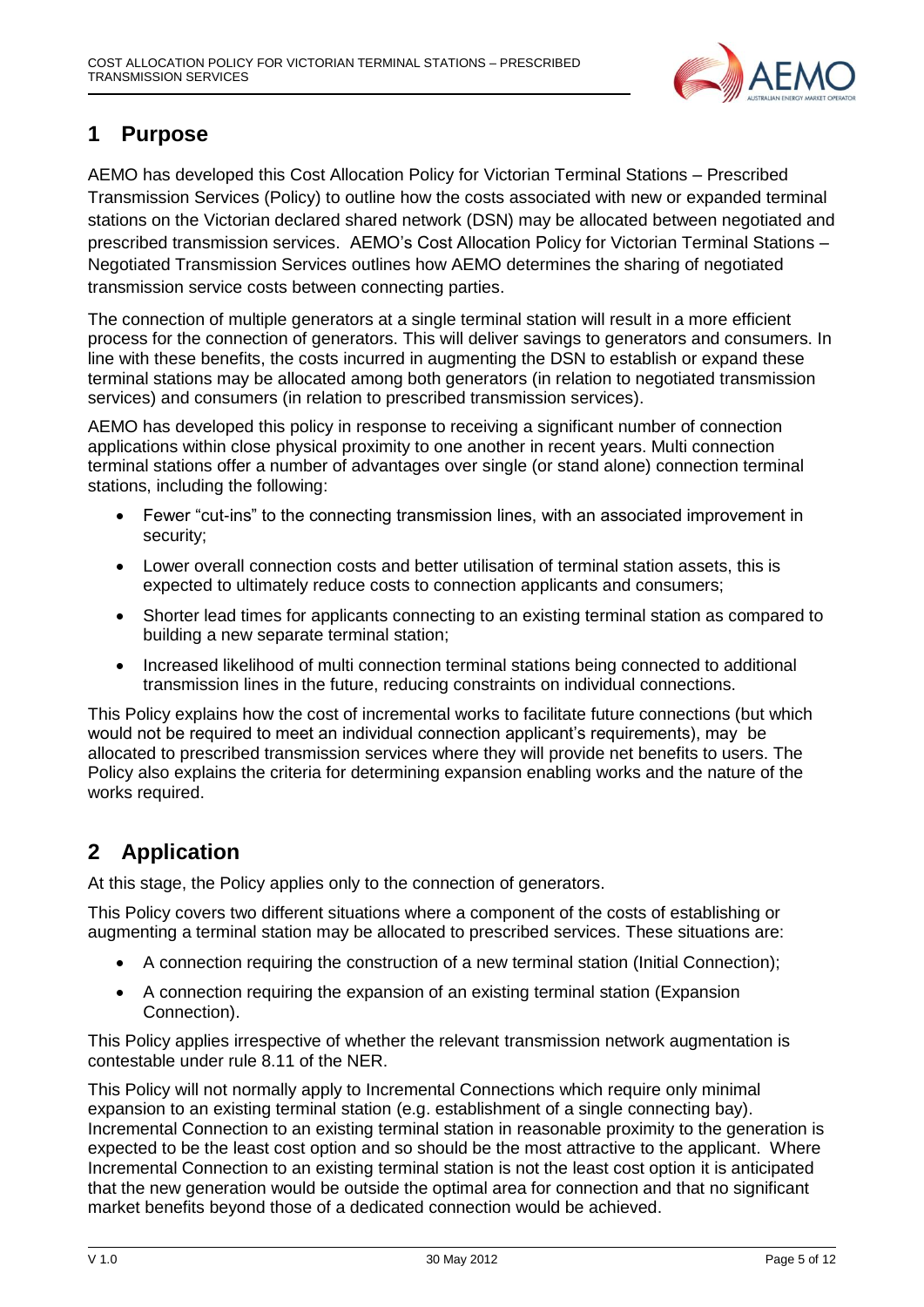

## <span id="page-5-0"></span>**3 Legal and Regulatory Framework**

AEMO has developed this Policy in accordance with its declared network functions under the National Electricity Law, specifically:

- To plan and direct augmentation of the DSN;
- To provide shared transmission services by means of, or in connection with, the DSN; and
- To provide information about the planning processes for augmentation of the DSN and to facilitate decisions for investment and the use of resources in the Victorian electricity industry.

In accordance with the above functions, AEMO is the provider of shared transmission services in Victoria and the party that applicants are required to approach when seeking connection to the DSN. Connection to the DSN is governed by Chapter 5 of the NER, while Chapter 6A governs the pricing of shared transmission services.

In determining this Policy, AEMO has also been guided by the national electricity objective, which seeks to promote the efficient operation and investment in the market for the long-term benefit of consumers, taking account of price, quality, reliability, security and safety.

### <span id="page-5-1"></span>**4 Related Policies and Procedures**

This Policy should be read with the following:

Guidelines for Establishing Terminal Stations.

Guidelines for Shared Transmission Connections.

Policy on the Active Management of Victorian Connection Applications.

Cost Allocation Policy For Victorian Terminal Stations – Negotiated Transmission Services

Connecting Victoria: Transmission Project Development Protocol

Application of RIT-T to Multi-Connection Terminal Stations.

### <span id="page-5-2"></span>**5 General Concepts**

The costs associated with the establishment of a terminal station, and its subsequent use, are calculated by reference to the capital cost of establishing the relevant infrastructure plus the ongoing cost of operating and maintaining it. The costs associated with the expansion of a terminal station will be similarly calculated. When a new connection creates a requirement to establish or expand a terminal station, the costs relating to that augmentation of the transmission network are recovered from the connection applicant through negotiated transmission service charges. However, under clause 6A.9.1(2) of the NER, the price for negotiated transmission services should not exceed the cost of providing them on a stand alone basis.

Optimal development of the DSN requires that, where appropriate, new terminal stations should be located and constructed so as to facilitate future expansion and that existing terminal stations are effectively utilised before additional terminal stations are built in the vicinity. For an individual new connection, provision for expansion capacity or relocation from the position preferred by the applicant may result in additional costs which do not need to be incurred for that individual connection and therefore exceed the stand alone cost. The additional costs do not relate to the provision of a negotiated transmission service but, where economically justified, they may be allocated to the provision of prescribed transmission services.

AEMO is not proposing to justify the construction of connection assets within a terminal station. Any terminal station works to enable future expansion will relate to the shared network and facilities common to all parties connected to a terminal station.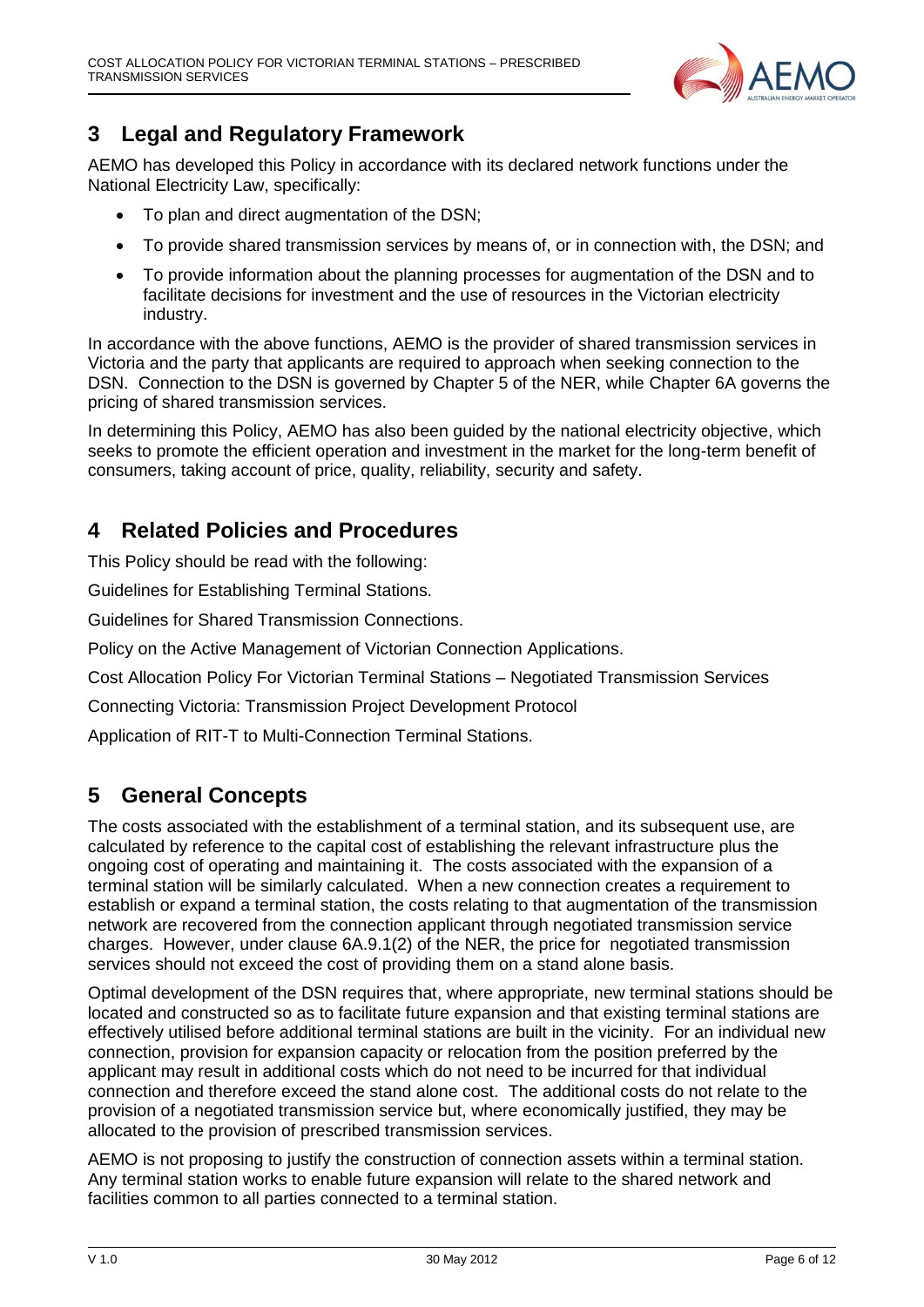

Any additional costs associated with the connection between a generator and terminal station (for example a longer connecting line) would be justified only as part of an integrated solution involving relocating construction of a new terminal station from an applicant's preferred stand alone location (with minimum connection asset cost) to a location providing maximum overall market benefit. This is consistent with clause 5.6.5C(e) of the NER.

# <span id="page-6-0"></span>**6 Principles**

The development of new terminal stations should not lead to applicants incurring costs in excess of those that would be incurred for a stand alone connection. However, additional costs may be incurred under the following circumstances:

- At terminal station establishment in order to allow for future expansion;
- Connection to a new terminal station at an alternative location; or
- Connection to an existing terminal station at an alternative location, where major expansion is required to enable the connection.

Where AEMO determines that those additional costs relate to the provision of prescribed transmission services under the NER, AEMO proposes to recover them through prescribed transmission service charges, subject to satisfaction of a regulatory investment test for transmission (RIT-T) where required. If the incremental capital costs are not expected to exceed \$5 million, a RIT-T is not required under the NER, but AEMO will instead conduct a cost-benefit test. Where costs in excess of a stand alone connection cannot be justified through the application of a RIT-T, the new terminal station will be developed as a stand alone connection (without provision for future expansion) and all costs will be recovered from the applicant as negotiated transmission service charges.

AEMO has developed this Policy to promote the following within the DSN:

- Economic efficiency in transmission network connections;
- Transparency and certainty in charging arrangements for connection applicants;
- Efficient development of terminal stations, with emphasis on providing expandability of new terminal stations and increased utilisation of existing terminal stations, where economically justified.

Application of these principles results in the following outcomes:

- Applicants will pay no more than the cost of a stand alone connection, while new connecting terminal stations may be constructed with expansion capacity (and in some cases relocated at the planning stage) or existing terminal stations expanded where appropriate to maximise overall market benefits;
- Where the incremental costs of allowing for future expansion above the cost of a stand alone connection, including any additional land or augmentation works, will contribute to the provision of prescribed transmission services, those incremental costs will be allocated to prescribed transmission service charges if they are justified under the RIT-T;
- The investment to which the RIT-T is applied will include any additional costs associated with the relocation of the planned connection (if agreed between AEMO and the applicant) to an alternative location nominated by AEMO;
- The remaining costs will be allocated to the provision of negotiated transmission services and will be allocated between connection applicants, as described in the Cost Allocation Policy For Victorian Terminal Stations – Negotiated Transmission Services.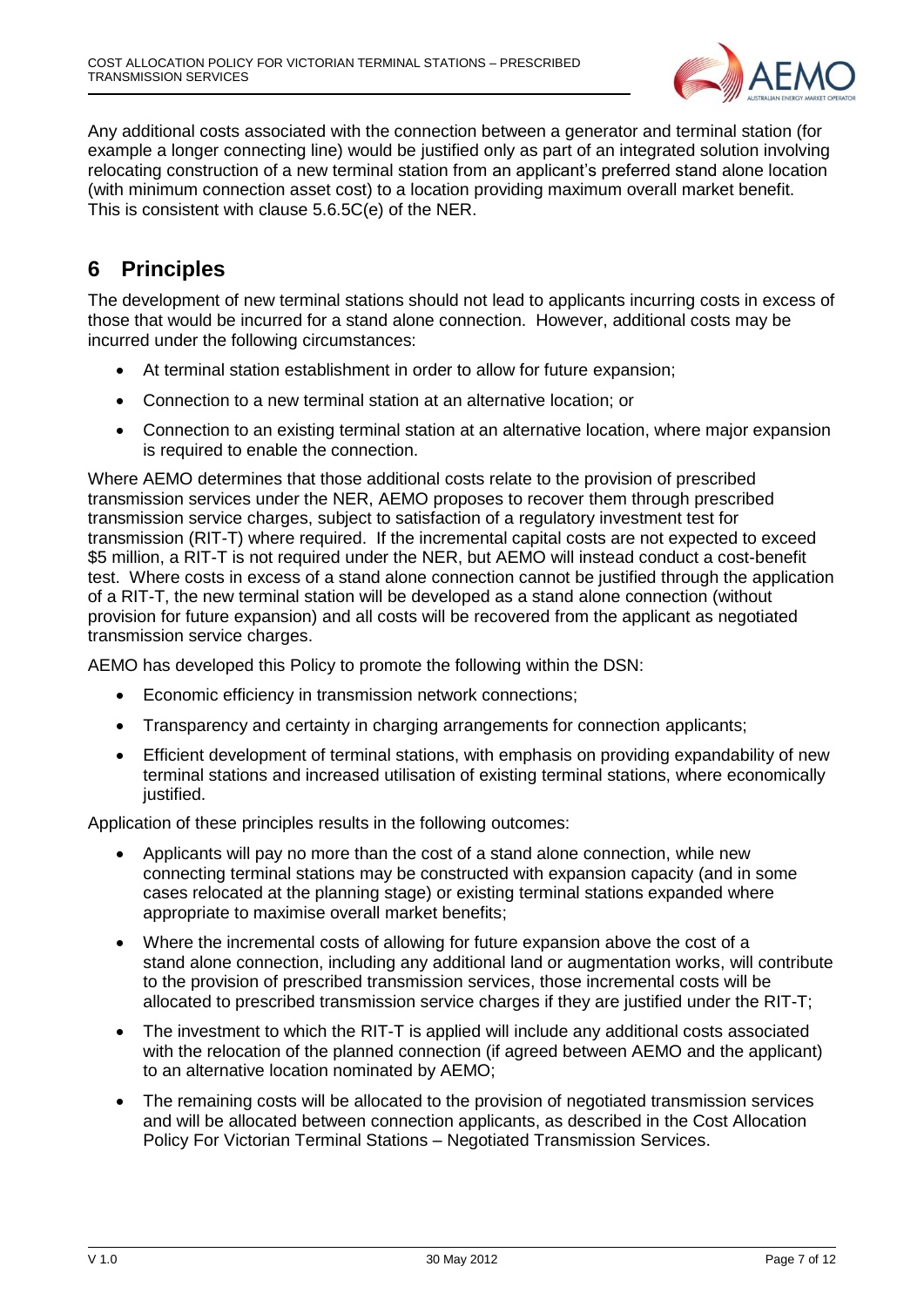

# <span id="page-7-0"></span>**7 Policy**

#### <span id="page-7-1"></span>**7.1 Initial Connection**

New terminal stations will be designed in accordance with AEMO's Guidelines for Establishing Terminal Stations, with the initial connection being in accordance with AEMO's Guidelines for Shared Transmission Connections. AEMO may specify a design involving additional station works (including acquisition or reservation of land) to accommodate future network developments and anticipated future connections. The criteria for determining these works and the types of works likely to be required are listed in Appendix A. Where additional station works are specified, the applicant will not be required to pay more than it would have paid for a stand alone connection. This means that those additional works will only proceed if they will relate to the provision of prescribed transmission services and their estimated cost satisfies a RIT-T assessment.<sup>1</sup>

The location of a new terminal station will normally be determined by the applicant prior to AEMO conducting a RIT-T assessment. The applicant will be able to select the location of a new terminal station for its connection, subject to AEMO's agreement on fair and reasonable terms. AEMO may nominate an alternative location for the new terminal station, based on proximity to transmission infrastructure or anticipated future connections. In this case, AEMO will provide information to the applicant that will enable it to compare the connection costs, opportunity for cost sharing and ongoing costs of a connection at AEMO's nominated location against a connection at the applicant's nominated location (refer Connecting Victoria: Transmission Project Development Protocol). The location of the terminal station remains the decision of the applicant.

The applicant may proceed with acquiring easements and approvals for connecting at its chosen location without waiting for the RIT-T outcome. The RIT-T in these circumstances will only apply to incremental costs associated with works required to facilitate future expansion of the terminal station.

If AEMO specifies a design for the terminal station to enable future expansion which is different to that nominated by the applicant, AEMO will conduct a RIT-T assessment to determine the net benefit of developing a terminal station to AEMO's nominated design enabling future expansion against a connection to the applicant's nominated design (normally a stand alone design), which may lead to a requirement for additional stand alone terminal stations to accommodate forecast future generation connections in the vicinity.

If AEMO has proposed an alternative location with agreement from the applicant, AEMO's RIT-T assessment will also include determination of the net benefit of developing the terminal station at AEMO's nominated location against a connection at the applicant's nominated location. The RIT-T in these circumstances will apply to incremental costs to enable future expansion plus any incremental costs associated with connection of the generator to the terminal station at AEMO's nominated location (e.g. longer connecting lines).

If, following the RIT-T or cost-benefit assessment, it is determined that a terminal station at AEMO's nominated design (and location if applicable) offers net benefits to users generally and will contribute to the provision of shared transmission services, the incremental costs associated with the design and location will be allocated to the provision of prescribed transmission services.

If the combined incremental costs associated with the station design and location (if applicable) satisfy the RIT-T and do not exceed the cost of the interface and terminal station works then:

- The combined incremental costs will be subtracted from the total cost of the interface and terminal station works;
- The remaining costs will be used in the calculation of charges to provide the applicant with negotiated transmission services.

<sup>-</sup><sup>1</sup> Where the \$5 million threshold for conducting a RIT-T is not satisfied, AEMO will conduct and publish a cost-benefit analysis in accordance with its Planning Criteria for the DSN published under clause 8.11.4 of the NER. The outcome of the cost benefit analysis must be net positive for the additional costs to be treated as prescribed services.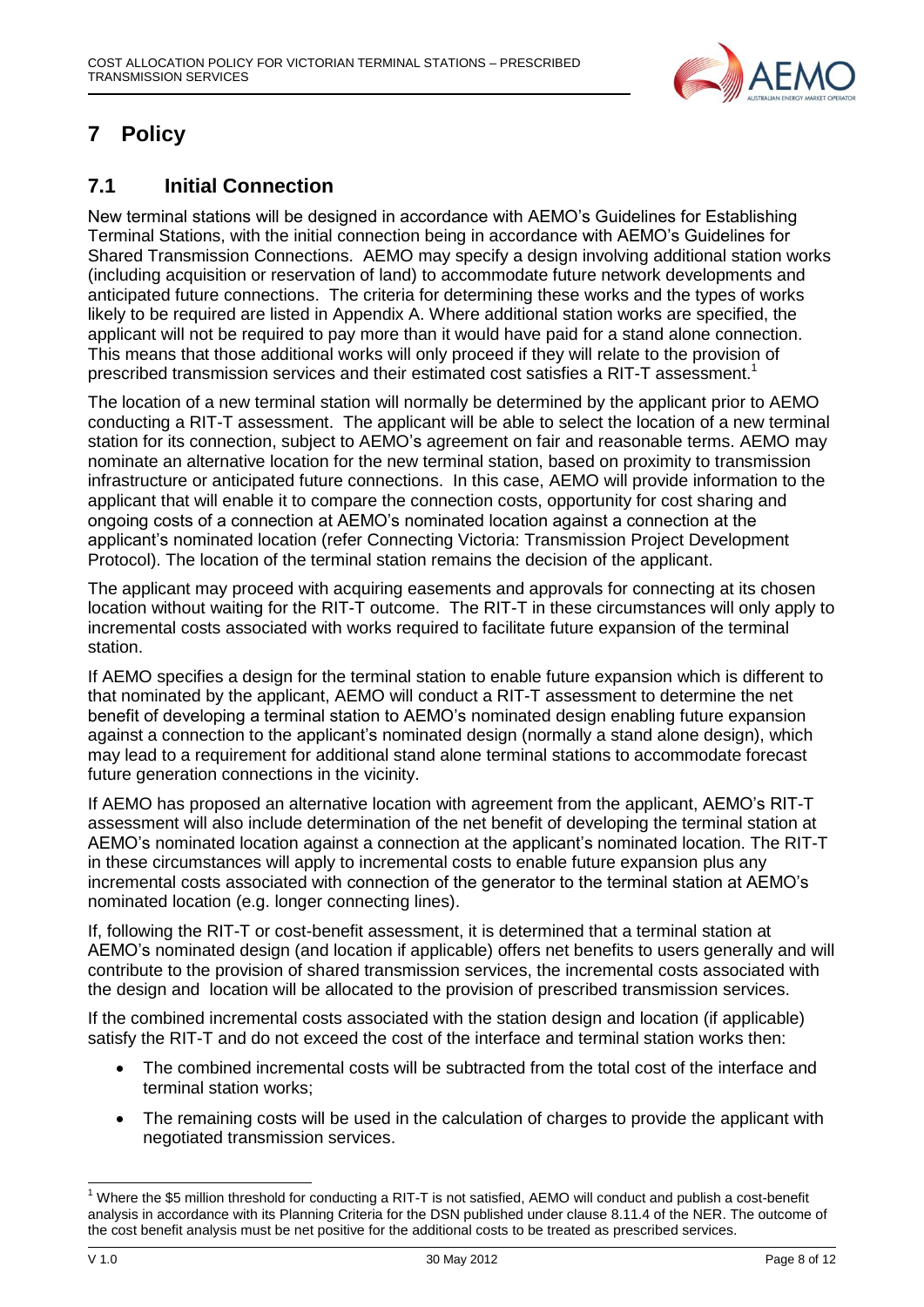

The incremental costs do not relate to the negotiated transmission service provided to the applicant and will be allocated to the provision of prescribed transmission services.

If the combined incremental costs exceed the cost of the interface and terminal station works then:

- The incremental costs will be allocated to cover the total cost of the interface and terminal station works;
- The excess incremental costs (over and above the total cost of the terminal station and interface works) will be allocated to the transmission line connecting the generating plant to the terminal station if the transmission line is providing a shared transmission service;
- If the transmission line does not provide a shared transmission service, those excess incremental costs will be allocated to the provision of the expansion capability, as they were incurred in providing that capability;
- The remaining costs of the transmission line will be funded by the applicant as a negotiated transmission service.

If the incremental cost of developing the terminal station to AEMO's nominated design and/or location does not satisfy the RIT-T, AEMO will develop the station to the applicant's nominated design and/or location, subject to meeting AEMO's technical requirements. The applicant may nominate its initial proposed connection location or an alternative location agreed between AEMO and the applicant, The connection will be developed generally as a stand alone connection. The cost of the connection will be borne entirely by the applicant as a negotiated transmission service. Where the RIT-T is not satisfied, any additional costs associated with development at the alternative location, including the cost of obtaining new easements and associated approvals will be borne by the applicant.

#### <span id="page-8-0"></span>**7.2 Expansion Connections**

An Expansion Connection occurs where subsequent generation connections can only be accommodated if there is a major expansion of the terminal station involving a substantial investment. Examples of a major expansion include:

- Conversion from a tee connection to double-switching or breaker-and-a-half switching of connecting transmission lines;
- Connection of the terminal station to the network via an additional transmission line.

It may be appropriate for a share of the costs of an Expansion Connection to be allocated to the provision of prescribed transmission services where the expansion of an existing terminal station is triggered by the redirection of a connection to a location preferred by AEMO. This will be the case where:

- The total cost of a new connection (including the cost of the expansion) exceeds the total cost of a new stand alone connection at an alternative location (nominated by the applicant) at which there is no existing terminal station;
- AEMO is satisfied that the incremental costs will be incurred in relation to a service that can be classified as a prescribed transmission service;
- It is net beneficial, from a market-wide perspective, for the existing terminal station to be expanded and for the applicant to connect its generating plant at the existing terminal station rather than establish a new connection at a greenfields site.

Any redirection from an applicant's nominated location will occur only with agreement from the applicant.

Where AEMO proposes an Expansion Connection, AEMO will use the RIT-T or cost-benefit test as appropriate to assess the net benefit of expanding an existing terminal station against constructing a new terminal station for connection at an alternative location nominated by the applicant.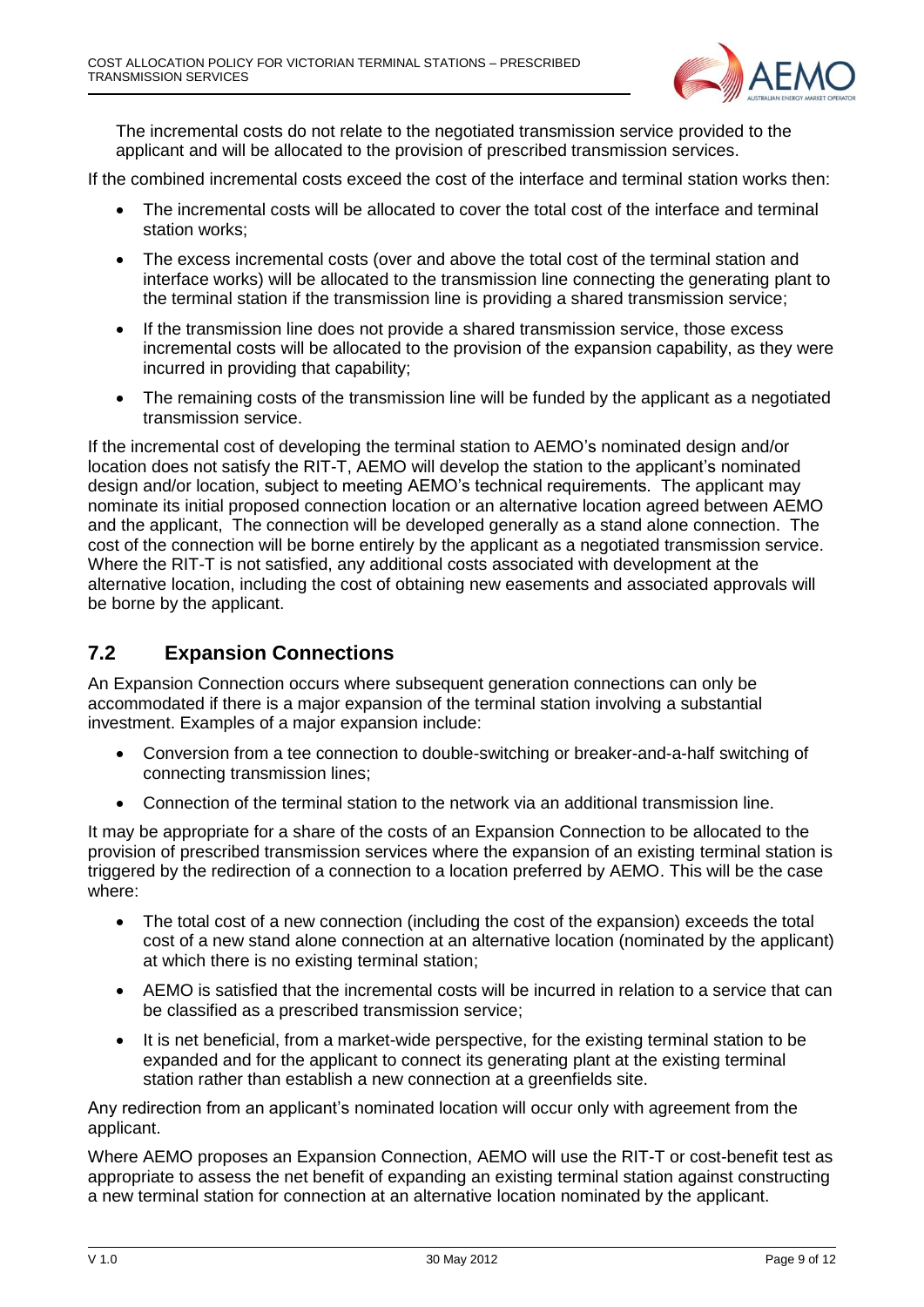

If an expansion of the existing terminal station is demonstrated to offer net benefits, AEMO will allocate any incremental costs associated with the Expansion Connection (in excess of the cost of developing a greenfields terminal station at the applicant's nominated location) to the provision of prescribed transmission services.

If these incremental costs do not exceed the cost of the interface and terminal station works associated with the expansion then:

- The incremental costs will be subtracted from the cost of the interface and terminal station works associated with the expansion;
- The remaining costs will be used in the calculation of charges to provide the applicant with negotiated transmission services.

If the incremental costs exceed the cost of the interface and terminal station works associated with the expansion then:

- The incremental costs will be allocated to cover the total cost of the interface and terminal station works associated with the expansion;
- The excess incremental costs (over and above the total cost of the terminal station and interface works) will be allocated to the transmission line connecting the generating plant to the terminal station if the transmission line is providing a shared transmission service;
- If the transmission line does not provide a shared transmission service, those excess incremental costs will be allocated to the provision of the terminal station expansion, as they were incurred in providing that expansion;
- The remaining costs of the transmission line will be funded by the applicant as a negotiated transmission service.

If the incremental cost of the Expansion Connection at the location nominated by AEMO does not satisfy the RIT-T, AEMO will develop a new terminal station to the applicant's nominated design and location, subject to meeting AEMO's technical requirements. Where the connection is of the applicant's nominated design and location (generally a stand alone connection), the cost will be borne entirely by the applicant as a negotiated transmission service.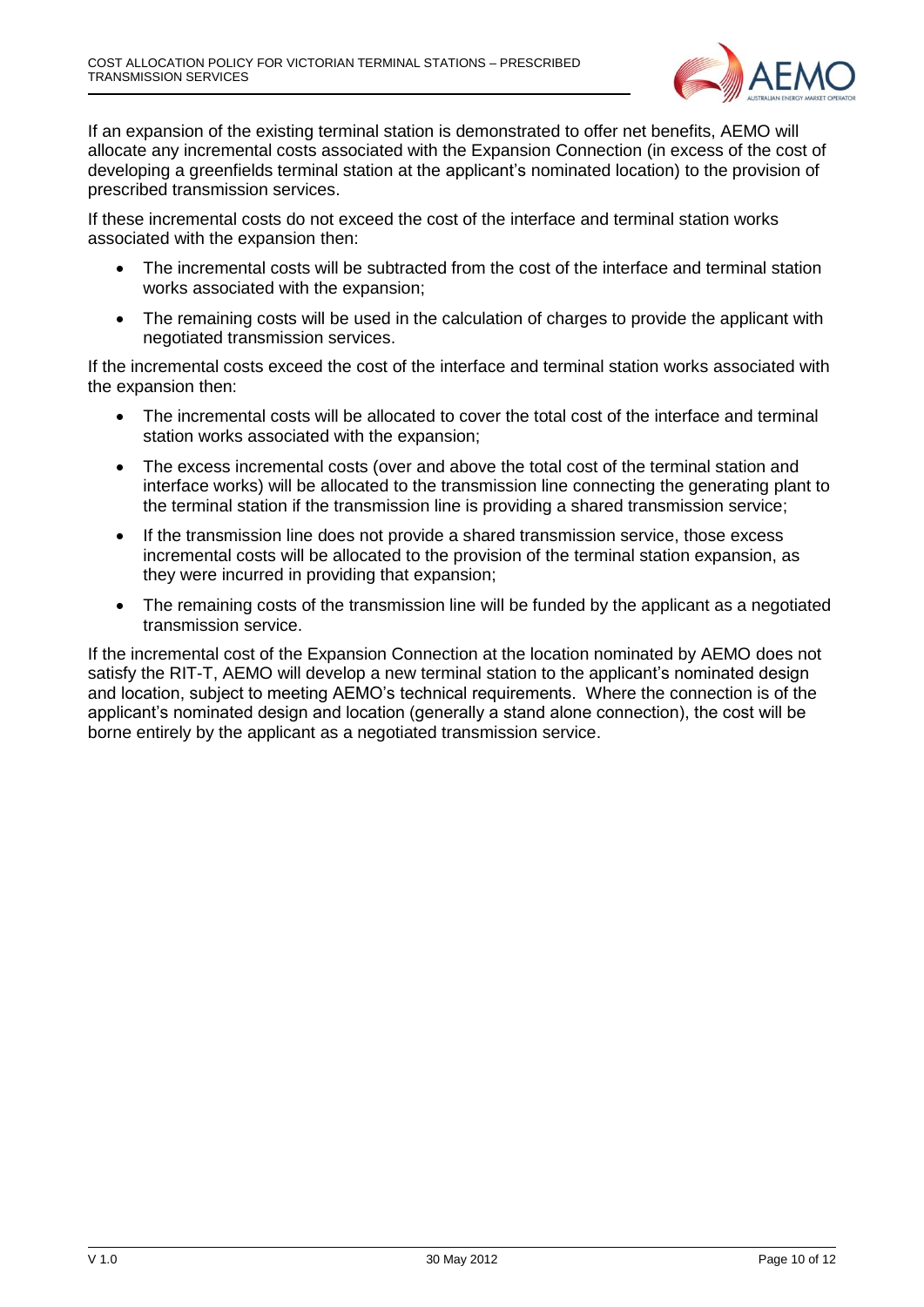

## <span id="page-10-0"></span>**8 Further Development**

This Policy is subject to further development in the following areas.

#### <span id="page-10-1"></span>**8.1 Load Connections**

This Policy presently does not cover cost allocation for load connections. AEMO is currently considering how costs will be allocated between applicants connecting generation and load at the same terminal station. In doing so, AEMO will consider how a RIT-T would be applied to justify any prescribed services where appropriate and take into account other applicable NER requirements. Any approach for load connections will be developed in consultation with Victorian Distribution Network Service Providers.

#### <span id="page-10-2"></span>**8.2 Transmission Frameworks Review**

Elements of this Policy may overlap with outcomes of the AEMC's Transmission Frameworks Review (TFR). AEMO will monitor the outcomes of the TFR and modify any policies or procedures if required for consistency with any Rule changes arising from the TFR.